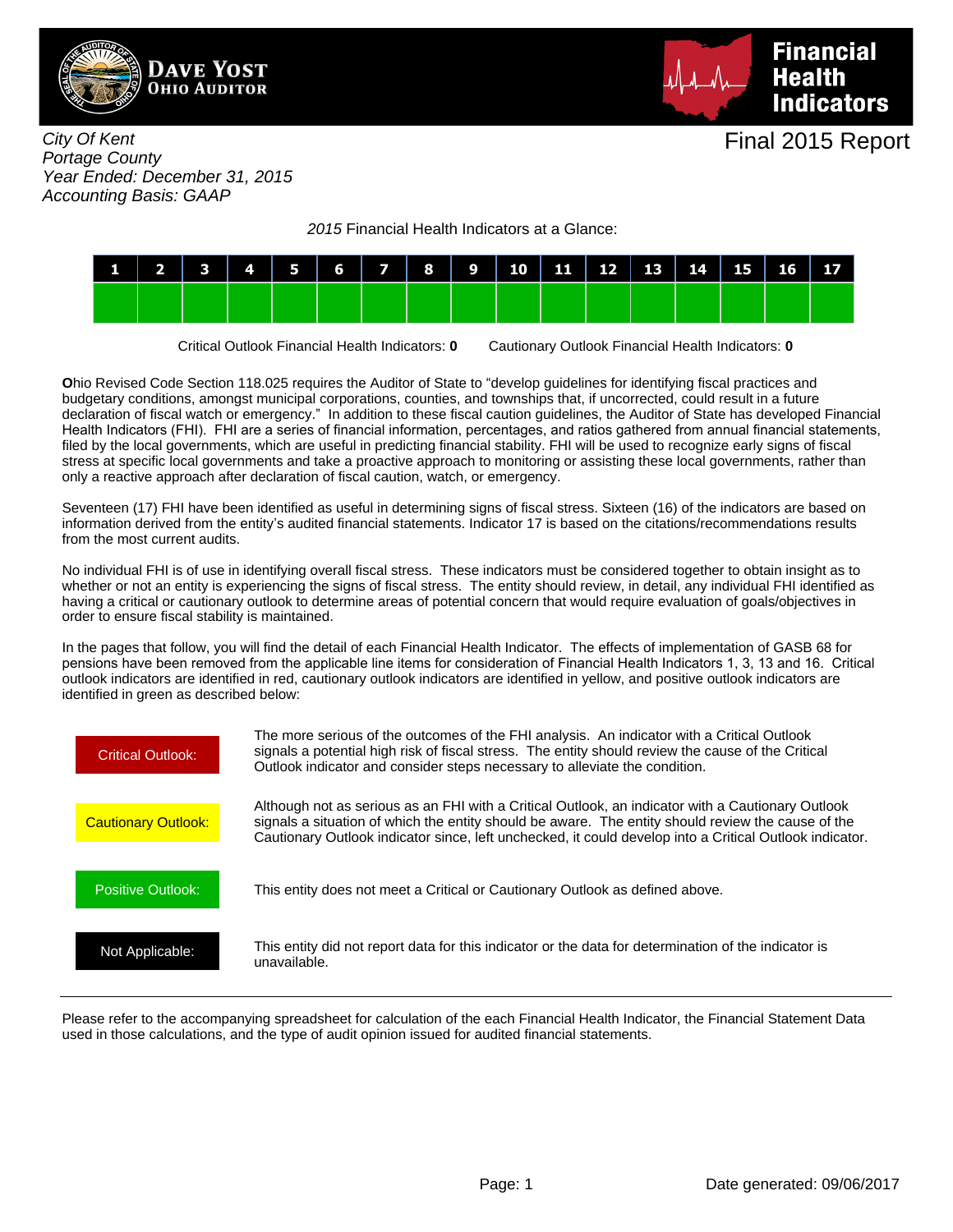



City Of Kent Portage County Year Ended: December 31, 2015 Accounting Basis: GAAP



#### **Unrestricted Net Assets/Position of Governmental Type Activities (GTA)**

Unrestricted net assets/position represents the portion of net position that has no related liabilities or restriction as to use.

### **Description of indicator and what it means:**

This indicator identifies when an entity has a declining or negative unrestricted net assets/position.

#### **Why is it important?**

This indicator identifies if net assets/position is available for unrestricted purposes. Although unrestricted net assets/position may not be in liquid form, it is important to have net assets/position available and unrestricted as to use. If an entity's unrestricted net assets/position is declining or is negative, it leaves little or no room for unexpected expenses; and therefore, is a sign of fiscal stress.

**Critical Outlook**– Zero or negative amount

**Cautionary Outlook** – Decline between the current and prior year by more than a 1%

## **Indicator #1 - Positive Outlook Indicator #2 - Positive Outlook**

#### **Unassigned Fund Balance of the General Fund**

Unassigned fund balance is the portion of fund balance that has no related liabilities or has not otherwise been obligated.

#### **Description of indicator and what it means:**

This indicator identifies when an entity has a declining or negative unassigned fund balance.

#### **Why is it important?**

This indicator identifies if fund balance is available for unrestricted purposes. Although unassigned fund balance may not be in liquid form, it is important to have fund balance available without restrictions as to use. If an entity's unassigned fund balance is declining or is negative, it leaves little or no room for unexpected expenses; and therefore, is a sign of fiscal stress.

### **Critical Outlook** – Zero or negative amount

**Cautionary Outlook** – Decline between the current and prior year by more than a 1%

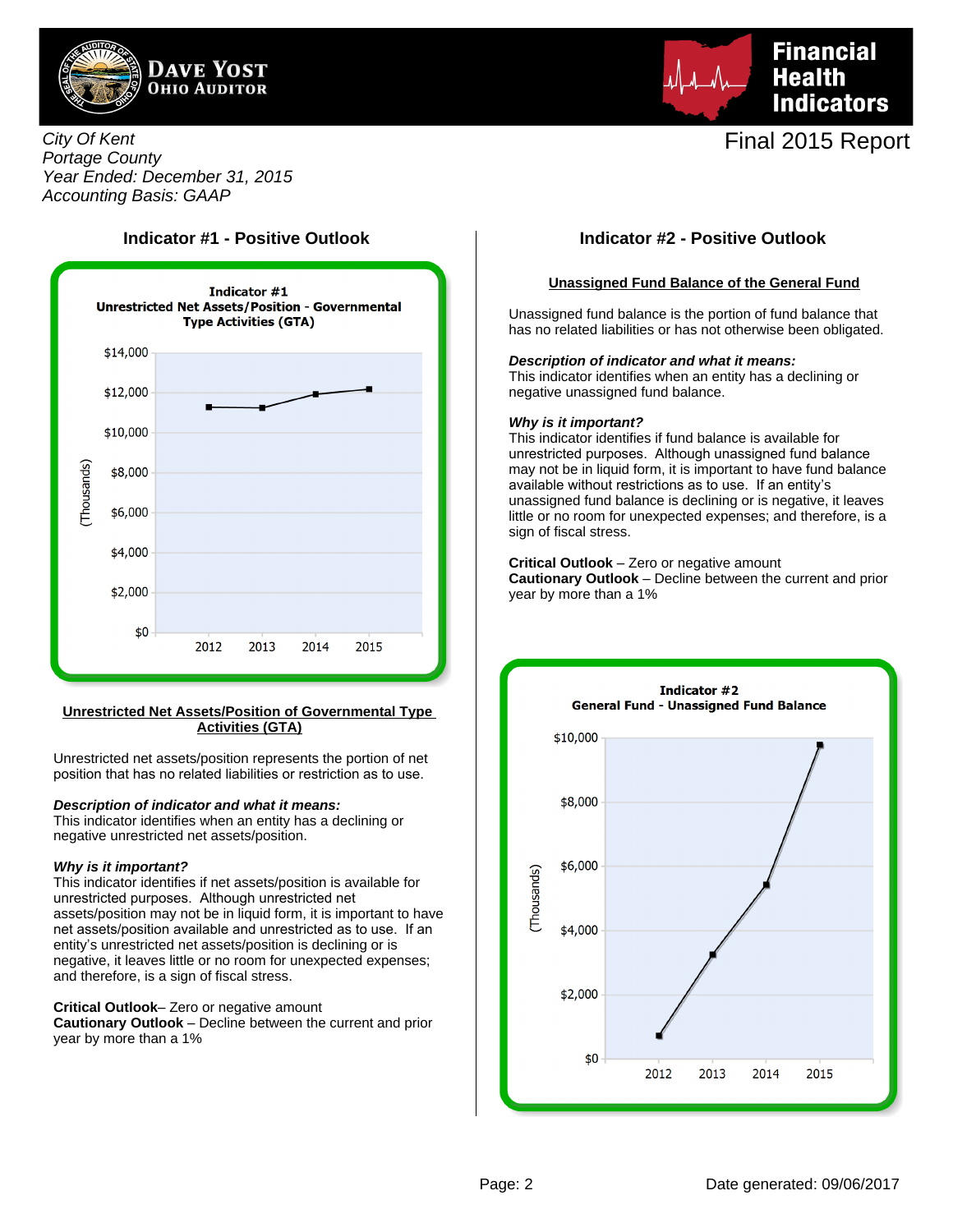

City Of Kent Portage County Year Ended: December 31, 2015 Accounting Basis: GAAP

### **Change in Unrestricted Net Assets/Position - GTA**

#### **Description of indicator and what it means:**

This indicator identifies changes (increases or decreases) in unrestricted net assets/position from the prior years to the current year and is useful in identifying local governments whose unrestricted net assets/position is deteriorating.

#### **Why is it important?**

A declining unrestricted net assets/position can be a sign of fiscal stress. This indicator is important in identifying a trend of deteriorating unrestricted net assets/position as well as how rapidly it is deteriorating.

**Critical Outlook** – The current period and at least two of the previous three periods reflect a zero or negative amount **OR** a rapidly declining trend defined as a decline in each of the last 3 periods with a drop of greater than 20%

**Cautionary Outlook** – Declining trend defined as a decline in each of the last 3 periods with a drop of 10% to 20%



# **Financial Health Indicators**

# Final 2015 Report

## **Indicator #3 - Positive Outlook Indicator #4 - Positive Outlook**



#### **Change in General Fund Unassigned Fund Balances**

#### **Description of indicator and what it means:**

This indicator identifies changes (increases or decreases) in unassigned general fund balance from the prior years to the current year and is useful in identifying local governments whose unassigned general fund balance is deteriorating.

#### **Why is it important?**

A declining unassigned general fund balance can be a sign of fiscal stress. This indicator is important in identifying a trend of deteriorating unassigned general fund balance as well as how rapidly it is deteriorating.

**Critical Outlook** – The current period and at least two of the previous three periods reflect a zero or negative amount **OR** a rapidly declining trend defined as a decline in each of the last 3 periods with a drop of greater than 20% **Cautionary Outlook** – Declining trend defined as a decline in each of the last 3 periods with a drop of 10% to 20%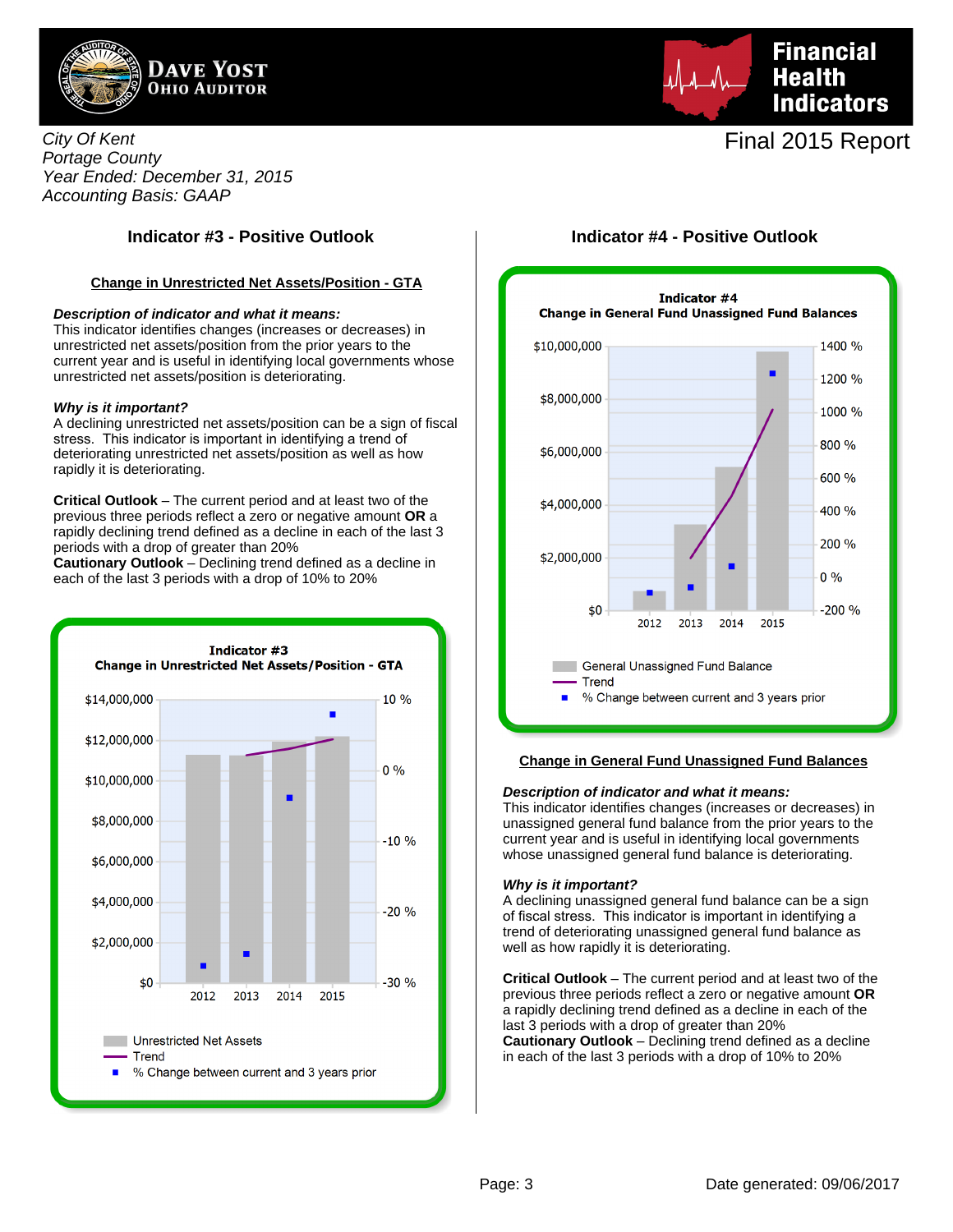



City Of Kent Portage County Year Ended: December 31, 2015 Accounting Basis: GAAP

# **Indicator #5 - Positive Outlook Indicator #6 - Positive Outlook**



#### **Total General Fund (GF) Balance/GF Revenues**

#### **Description of indicator and what it means:**

This indicator identifies reserves available in the General Fund. The larger the reserve the better the entity is able to absorb, in the short term, the impact of sudden revenue loss or significant increases in operating costs and begin planning financial adjustments.

#### **Why is it important?**

This indicator identifies a low reserve of fund balance even if Indicators 1 through 4 do not indicate negative unrestricted net assets/position or unassigned fund balance.

**Critical Outlook** – Negative percentage, very low percentage (<1/24th or 4%), **OR** if fund balance is less than a 2 month carryover (17%), a rapidly declining trend defined as a drop of 10% or greater over a 3 year period.

**Cautionary Outlook** – Low percentage (< 1/12th or 8%) **OR** if fund balance is less than a 2 month carryover (17%), a declining trend defined as a drop of 5% - 10% over a 3 year period **OR** if fund balance is less than 6 months (50%), a decline in each of the last 3 periods.

#### **Decline in General Fund Property Tax Revenue**

#### **Description of indicator and what it means:**

This indicator reflects the percentage change from year to year for property tax revenue.

#### **Why is it important?**

This indicator reflects declines in property tax revenues and is an indication that an entity may be facing financial hardship due to declines in significant revenue sources. It also will reflect the need for additional sources of revenue to maintain stability.

**Critical Outlook** – If Property Tax Revenues represent 7- 20% of Total General Fund Revenues(#), a trend of declining tax revenue over the last 3 years in excess of 20% **OR** if Property Tax Revenues represent greater than 20% of Total General Fund Revenues(#), a trend of declining tax revenue over the last 3 years in excess of 10%.

**Cautionary Outlook** –Decline in property tax revenue from the current to the prior year by more than 1%

# - Please refer the accompanying data sheet for the calculation of the % of total revenue

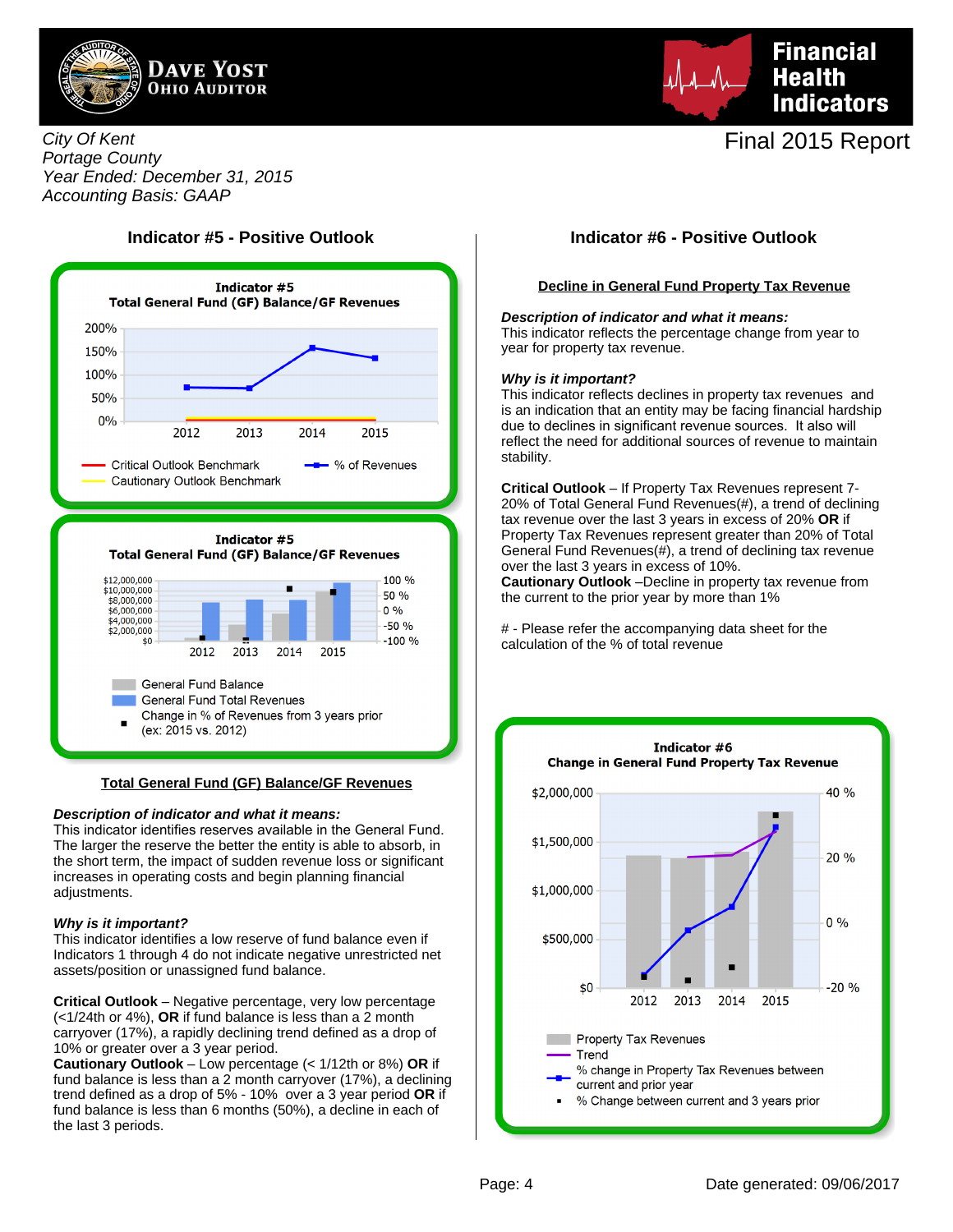



### **Decline in General Fund Income Tax Revenue**

#### **Description of indicator and what it means:**

This indicator reflects the percentage change from year to year for income tax revenues.

#### **Why is it important?**

This indicator reflects declines in this revenue type and is an indication that an entity may be facing financial hardship due to declines in significant revenue sources. It also will reflect the need for additional sources of revenue to maintain stability.

**Critical Outlook** – If Income Tax Revenues represent 7-20% of Total General Fund Revenues(#), a trend of declining tax revenue over the last 3 years in excess of 20% **OR** if Income Tax Revenues represent greater than 20% of Total General Fund Revenues(#), a trend of declining tax revenue over the last 3 years in excess of 10%

**Cautionary Outlook** – Decline in income tax revenue from the current to the prior year by more than 1%

# - Please refer the accompanying data sheet for the calculation of the % of total revenue



# **Financial Health Indicators**

# Final 2015 Report

## **Indicator #7 - Positive Outlook Indicator #8 - Positive Outlook**



#### **Percentage of General Fund Revenues that Exceed General Fund Expenditures**

#### **Description of indicator and what it means:**

This indicator is calculated as total General Fund revenues less total General Fund expenditures, divided by total General Fund revenues. It will provide an indication of operating deficits and the size of the operating deficit compared to the current year budget. An operating deficit is the difference between revenues and expenditures. If expenditures exceed revenues, an operating deficit exists.

#### **Why is it important?**

This indicator is important because it reflects if an operating deficit exists, but also emphasizes the size of the deficit as compared to the current year's budget. This is an indication of the shortage in the current budget. A trend of operating deficits indicates potential financial hardship.

**Critical Outlook** – Negative percentage **Cautionary Outlook** – Low percentage (< 1/20th or 5%)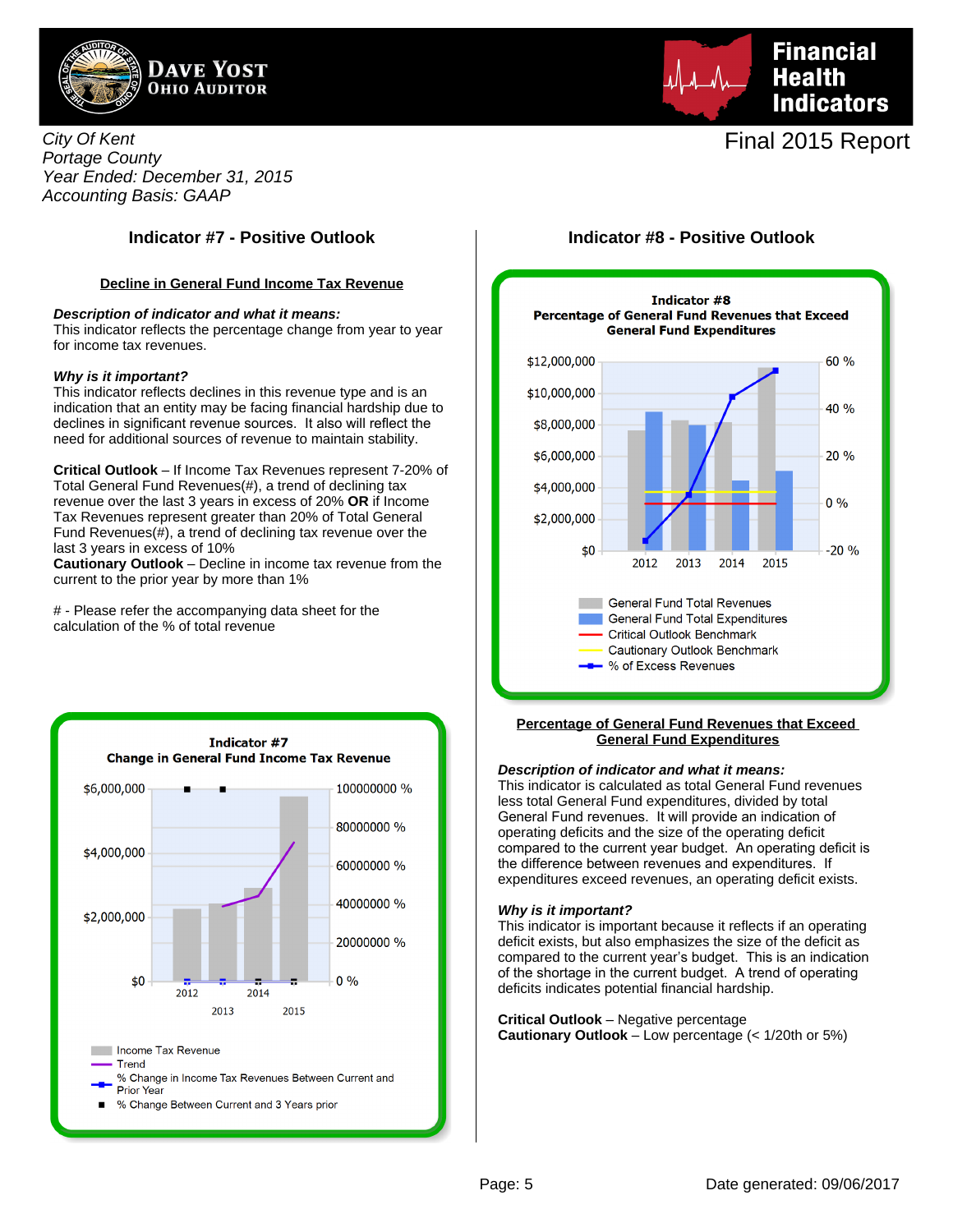



## City Of Kent Portage County Year Ended: December 31, 2015 Accounting Basis: GAAP





#### **General Revenues of GTA / Net Expenses of GTA**

#### **Description of indicator and what it means:**

The ratio of this indicator reflects coverage of net expenses by general revenues. This indicator determines if, on a government-wide basis, expenses are exceeding revenues. For example, local taxes, unrestricted revenues (e.g. investment earnings) and unrestricted grants should be sufficient to meet expenses not covered by program revenues. Net Expense is total expense less program revenues. Program revenues include charges for services (e.g. fees and fines), operating grants and capital grants.

#### **Why is it important?**

This indicator is important to be aware if a shortage in revenues to cover expenses exists. A declining trend would indicate fiscal stress.

**Critical Outlook** – Ratio less than 100% **Cautionary Outlook** – Declining trend of at least 3 years

#### **General Fund Intergovernmental Revenues as a Percentage of Total General Fund Revenues**

#### **Description of indicator and what it means:**

This indicator will reflect an over-reliance on intergovernmental revenues which are subject to state and federal budget cuts. A high percentage suggests the entity is heavily reliant on external governmental organizations for grants, entitlements, or shared revenues; and therefore, vulnerable to decreases in these revenue sources.

#### **Why is it important?**

It is important to be aware of the percentage of total revenues that are not considered "own-source," or local sources of revenue. Understanding the percentage of total revenues derived from intergovernmental sources is important when trying to maintain fiscal stability while dealing with an economic downturn.

**Critical Outlook** – Ratio greater than 20% **Cautionary Outlook** – Ratio between 15% - 20%

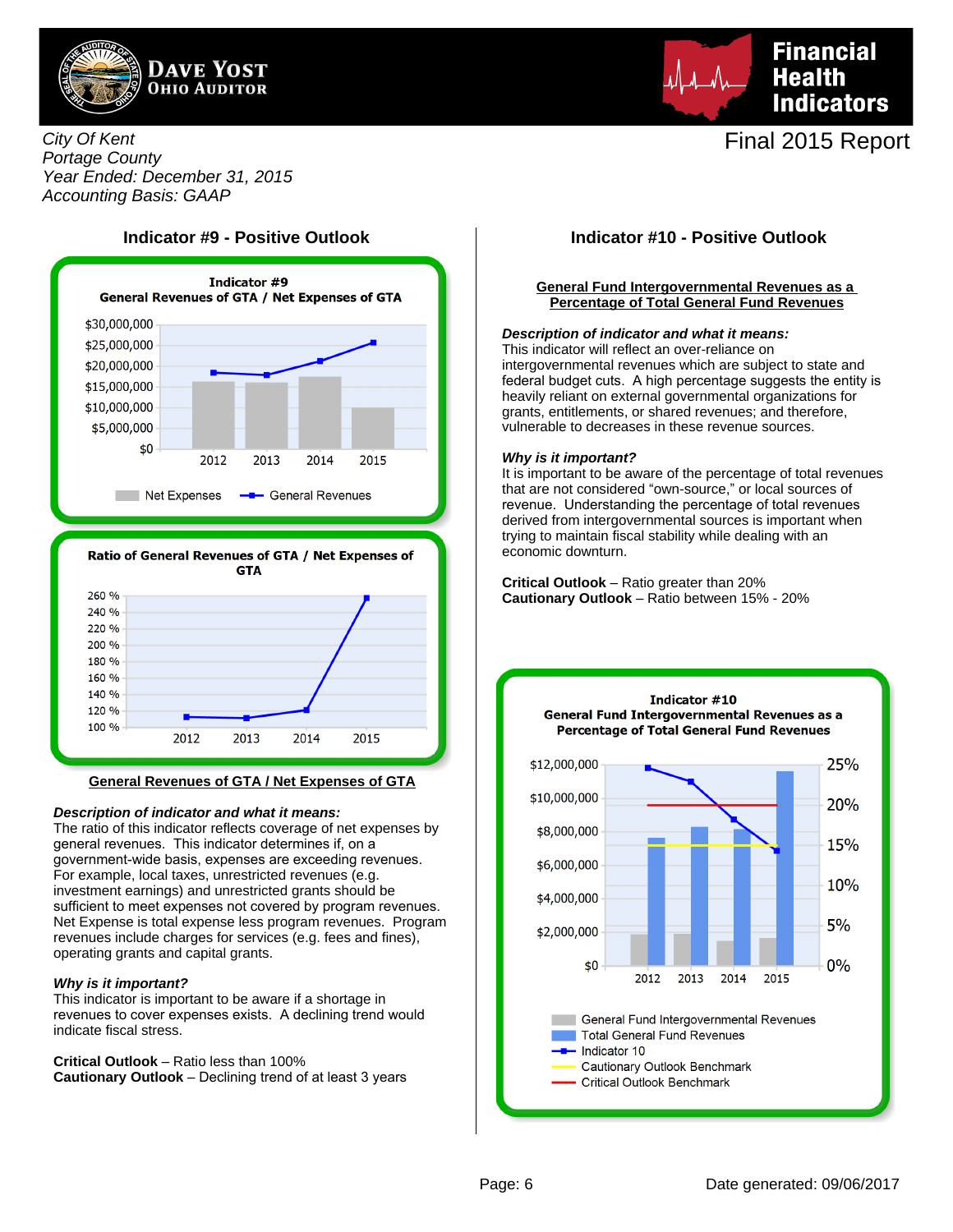



City Of Kent Portage County Year Ended: December 31, 2015 Accounting Basis: GAAP

## **Indicator #11 - Positive Outlook Indicator #12 - Positive Outlook**

#### **Condition of Capital Assets**

#### **Description of indicator and what it means:**

This indicator is accumulated depreciation as a percentage of depreciable capital assets. This indicator will identify apparent situations in which repair or replacement of the local government's capital assets will be necessary. A high percentage indicates capital assets replacement is imminent, and the entity may be delaying replacement of capital assets or significant repairs for cash flow purposes.

#### **Why is it important?**

When an entity delays improving or replacing capital assets in order to maintain cash flows for other purposes, improvements and replacements become absolutely necessary and may contribute to financial hardship on an already strained budget.

**Critical Outlook** – Ratio greater than 70% **Cautionary Outlook** – Ratio between 50% - 70%





#### **Debt Service Expenditures / Total Revenues**

#### **Description of indicator and what it means:**

This indicator is total debt service expenditures divided by total revenues (for all governmental funds). This indicator identifies the percentage of the budget used/needed for repayment of debt.

#### **Why is it important?**

Higher debt service expenditures to total revenues is unfavorable since the entity spends more of its current budget on debt repayment. An increasing trend of debt service expenditures to total revenues may mean the percentage of budget dedicated to debt payments is increasing; and therefore, less revenue will be available for capital asset repair/replacement or meeting current operating demands.

**Critical Outlook** – Ratio greater than 15% **Cautionary Outlook** – Ratio between 12% - 15%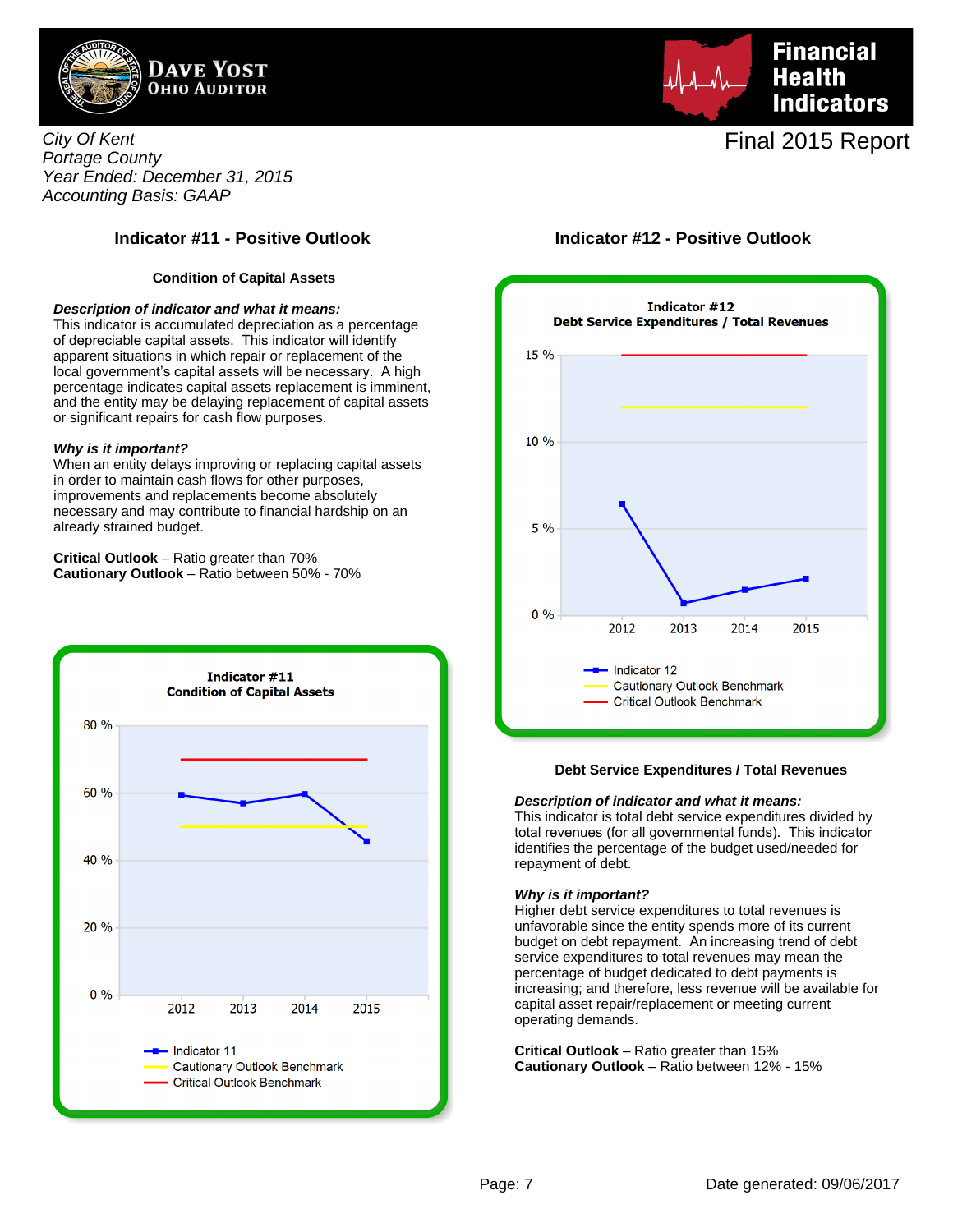



City Of Kent Portage County Year Ended: December 31, 2015 Accounting Basis: GAAP

## **Indicator #13 - Positive Outlook**

### **Average Daily Expenses or Expenditures Ratio (Indicators 13, 14 & 15)**

#### **Description of indicator and what it means:**

Indicators 13, 14 and 15 identify the number of days the local government's unrestricted net assets/position, unassigned fund balance, and cash and investments will sustain the entity. The indicators are based on the daily average expenses/expenditures.

#### **Why is it important?**

These indicators are important because they identify the number of days the entity may operate using their unrestricted net assets/position, unassigned fund balance, and cash and investments. The fewer days the entity can operate, the more financial stress they are under. These indicators provide an early indication of an entity's need to adjust their financial/expenditure planning.

**Critical Outlook**– Zero days or below **Cautionary Outlook** – Less than 30 days



## **Indicator #14 - Positive Outlook**



**Indicator #15 - Positive Outlook**

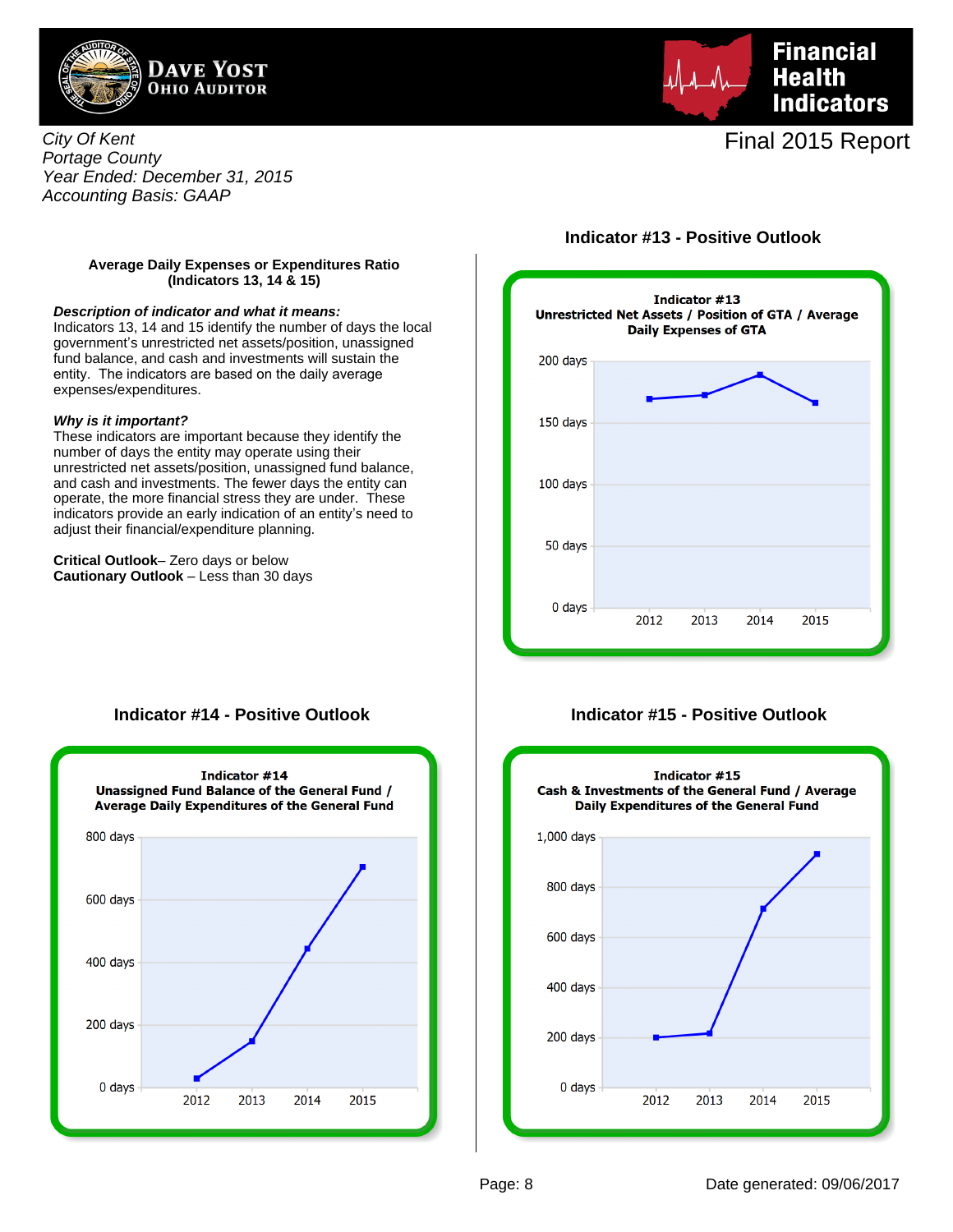



City Of Kent Portage County Year Ended: December 31, 2015 Accounting Basis: GAAP

# **Indicator #16 - Positive Outlook**



#### **Total Liabilities-to-Net Assets/Position**

#### **Description of indicator and what it means:**

This indicator is the ratio of total liabilities of GTA divided by total net assets/position of GTA and indicates the percentage of every dollar of resources available for providing public services that is owed by the entity.

#### **Why is it important?**

This indicator identifies entities that are overextended in terms of the percentage of every dollar which is owed to others.

**Critical Outlook** – Negative ratio (which indicates negative net assets) **OR** ratio greater than 70% **Cautionary Outlook** – Ratio between 50% - 70%

## **Indicator #17 - Positive Outlook**

### **Budgetary Non-Compliance and/or Unreconciled/Unauditable Financial Records?**

#### **Description of indicator and what it means:**

This indicator identifies if an entity's recent audit reports include budgetary non-compliance and/or unreconciled/unauditable financial records. Results are presented for the four (4) most recently audited years; however, the indicator #17 determination is only based on the current and prior two (2) audited years.

#### **Why is it important?**

This indicator will reflect if an entity is not complying with Ohio budgetary law and/or proper accounting methods. Maintaining accurate, reconciled accounting records and adherence to Ohio budgetary law is a significant factor in maintaining fiscal stability.

**Critical Outlook** – Direct and material audit finding(s) described above for the current and prior two audit years

**Cautionary Outlook** – Direct and material audit finding(s) described above for the current audited year

| Indicator #17<br><b>Budgetary Non-Compliance</b><br>and/or Unreconciled/Unauditable Financial<br><b>Records?</b> |                   |  |  |  |  |  |  |
|------------------------------------------------------------------------------------------------------------------|-------------------|--|--|--|--|--|--|
| <b>Audited Year End</b>                                                                                          | <b>Applicable</b> |  |  |  |  |  |  |
| 2015                                                                                                             | No                |  |  |  |  |  |  |
| 2014                                                                                                             | No                |  |  |  |  |  |  |
| 2013                                                                                                             | Nο                |  |  |  |  |  |  |
| 2012                                                                                                             |                   |  |  |  |  |  |  |